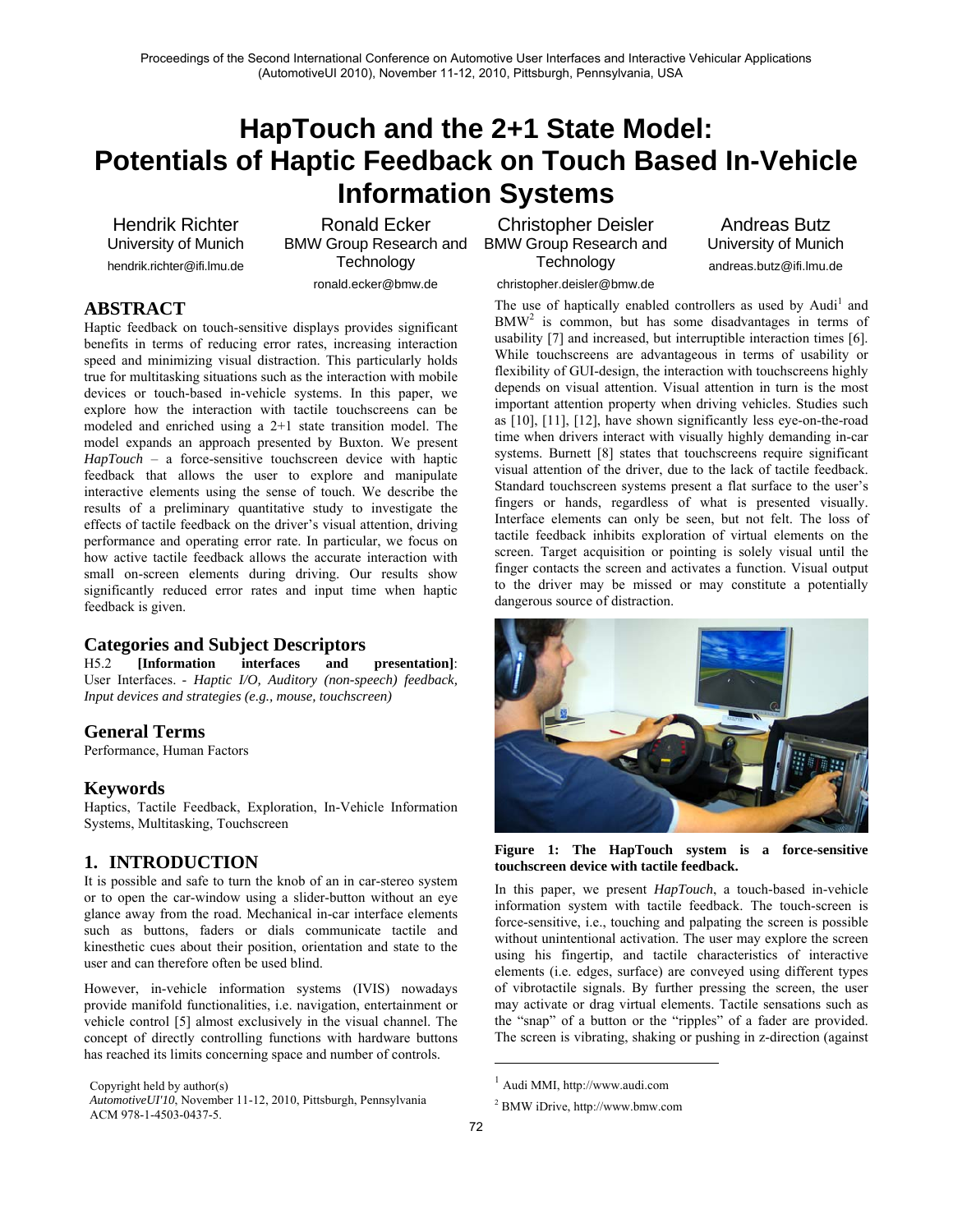the user's finger) through linear bearings and a voice coil actuator. We implemented a set of signal generators based an additive wave synthesis, in order to produce complex tactile impressions.

The continual variance of pressure on the screen is used as a continuous input signal. In order to model interaction and resulting feedback, we expanded Buxton's three-state-model of graphical input by adding an additional state. We implemented our resulting 2+1 state model and utilized it as the foundation of interaction and haptic management on *HapTouch*.

In order to validate the effects of *HapTouch* on driving performance and visual distraction, we conducted a quantitative comparison pre-study based on the Lane-Change-Test [13]. The results show positive effects on error rate and driving performance (mean deviation) when tactile feedback is given. Additionally, we conducted a qualitative survey based on the System Usability Scale (SUS) method [20].

## **2. Direct Interaction and Multitasking**

Direct interaction was found to be advantageous for a number of reasons [18]. In particular, it reduces the semantic and articulatory distance between the user and what is manipulated. In a car, we are used to very direct form of interaction, since the buttons and knobs we manipulate also directly communicate their state and hence the result of our manipulation.

If the concept of direct interaction is used with more complex information appliances, such as kiosks, vending machines or mobile phones, touchscreens are usually chosen for input and output, because they spatially and temporally unite input and output. They normally lack, however, tactile output capabilities, and even if they provide this communication channel, their interface concepts usually don't support tactile exploration, but just augment the visual output by tactile sensations. Non-visual feedback has great potential when interacting with reduced screen visibility or in multitasking scenarios.

# **2.1 Mobile Devices**

Touchscreen-equipped mobile devices are becoming more powerful and follow the user wherever she or he goes. Small size and weight let us use these devices in dynamic contexts. Due to the small size and in order to maximize the usable screen-size, often no physical keyboards are implemented. Text-input is accomplished using soft-button touchscreen keyboards. In multitasking scenarios such as walking the streets while writing a short message, the user's visual attention is divided between the mobile device's screen and the environment. High demands on visual attention result in high cognitive load. In [17] Oulasvirta et al. explain that the use of mobile devices diverts our physical and attentional capabilities from other tasks like driving a car. The interaction with a mobile device competes for the same limited resources that we need for the task of driving. Hence, the requirements for interacting with a mobile device in multitasking scenarios and while driving a car can be seen as equivalent. Of course, avoiding distraction and attention deficits in the driving task is the primary challenge; a demanding interaction with invehicle systems is a safety risk for the driver, passengers and other road users.

## **2.2 In-Car Systems**

In general the users' interaction tasks in automotive environments can be divided into the primary, secondary and tertiary task. The primary task comprises the maneuvering the vehicle in terms of accelerating and decelerating, as well as steering. This task is the most important for road safety and should therefore have the major part of the operators' attention. Secondary tasks are, for example, the interaction with the windshield wiper and direction indicator, as well as the advanced driver assistance systems (ADAS) and they are also essential for roadworthiness. All other, non-safety-related functions are tertiary interaction tasks. Many of these functions, such as entertainment, communication and information applications, are implemented in the in-vehicle information system (IVIS). A main requirement for the IVIS is to not distract the driver from the primary task. Therefore the IVIS must not only fulfill common usability criteria, but also be suitable for the driving task. The IVIS must always be interruptible and avoid cognitive and visual driver distraction. Several standards, guidelines and negotiated agreements exist to ensure a safe interaction with the IVIS during driving.

Beside centrally mounted multi-functional controllers and hardware buttons, one valuable and well established solution to handle the big amount of in-car functionality is touch. Due to the lack of tactile objects touch interaction requires a lot of visual attention.

# **2.3 Benefits of Tactile Feedback**

Research in the field of non-visual feedback on mobile devices shows that computer-controlled haptic feedback improves usability and user experience [14] [1]: Brewster et al. [15] equipped a PDA with a vibrotactile actuator. Their study shows that tactile feedback provides significant benefits for keyboard interactions on touch-screens, both in static and dynamic situations. They also suggest that sonic enhancement of buttons could improve performance, but could be intrusive or not heard in noisy environments. Leung et al. [1] examined haptic feedback on touchscreen devices under cognitive load. They observed that haptically augmented GUI elements might be more useful in terms of reduced time scores and perceived performance than their-non augmented counterparts. Hoggan et al. demonstrate in [16] that tactile feedback can significantly improve fingertip interaction and the performance (speed, error-rate) with virtual keyboards on touchscreen mobile devices. Added tactile feedback brings the performance of touchscreen keyboards close to the level of physical keyboards.

As stated above, the interaction with mobile devices can be compared to the interaction with in-vehicle systems concerning visual and cognitive load. Considering safety reasons, it seems important to assay the potential of haptic feedback on touch-based in-vehicle systems.

# **2.4 Tactile Feedback and Automotive Touchscreens**

To this date, several commercial in-vehicle systems based on touchscreens with tactile feedback exist. The companies Alpine<sup>3</sup> and Immersion<sup>4</sup> are producing tactile touch-screen solutions for

1

<sup>3</sup> http://www.alpine-usa.com/

<sup>4</sup> http://www.immersion.com/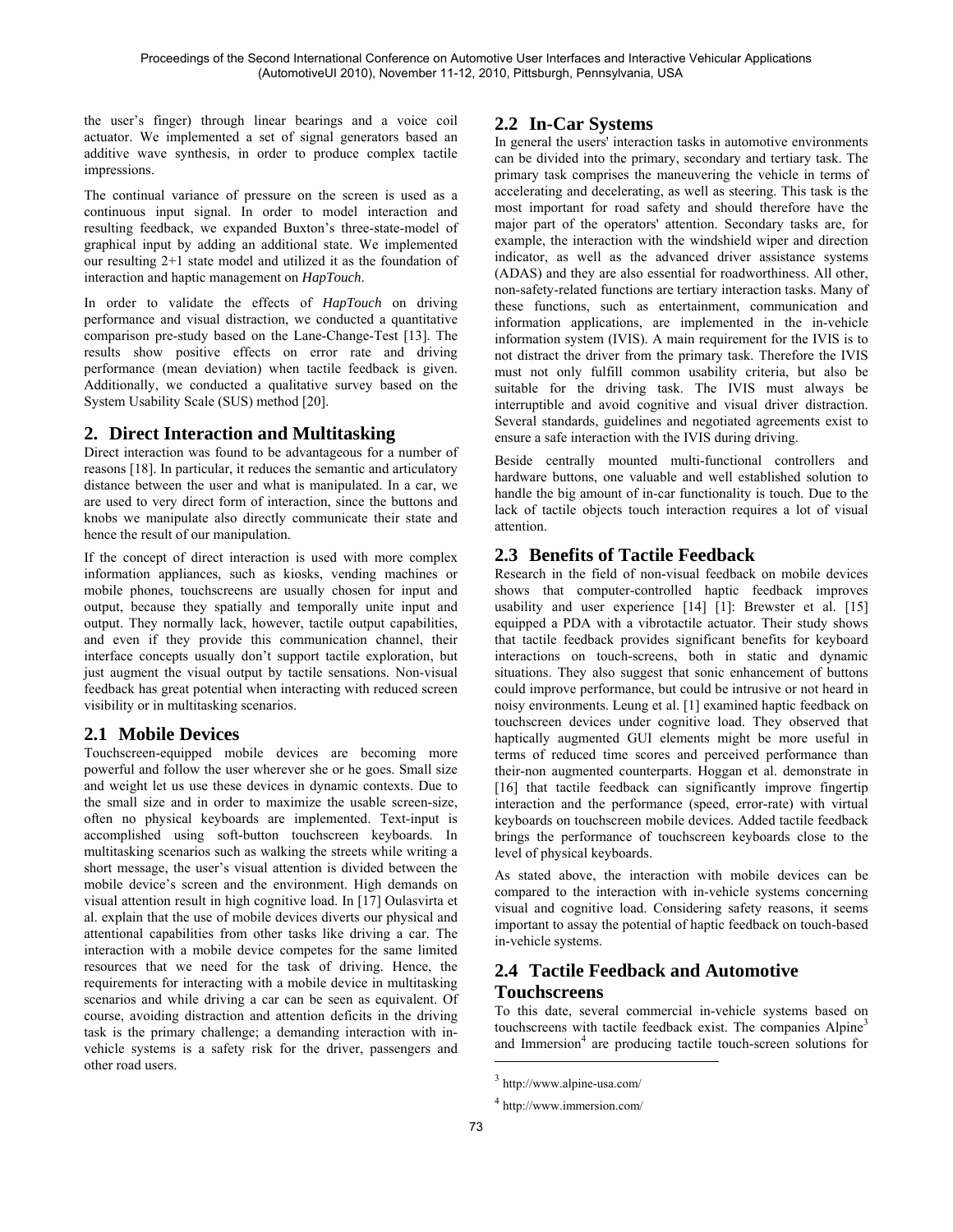in-vehicle multimedia systems. The basic principle of their systems PulsTouch and TouchSense is the movement of the touch-sensitive screen as a whole under the user's finger.

Lee et al. [22] assessed the benefits of multimodal feedback on dual-task performance under demanding conditions such as a driving scenario. In their work, they compared the effects of unimodal and multimodal feedback during touchscreen interaction in multitasking scenarios. The results of the experiments showed that participants were able to perform both a virtual car avoidance and a mobile phone task more rapidly when they were given trimodal sensory feedback (including auditory, tactile, and visual stimulation). The effect increased with higher stimulus rate.

Pitts et al. [23] describe the initial outcomes of a study to investigate subjective user responses to haptic touchscreens during a simulated driving scenario based on the Lane Change Test. The participants were presented with a series of use-case trials which had to be performed on the in-car touchscreen system. Several combinations of multimodal feedback were evaluated. Results indicated a subjective preference for multimodal feedback over visual feedback only. Respondents expressed that haptic feedback makes the interface more pleasurable and easier to use.

Other research focuses on novel interaction techniques for invehicle touchscreens in order to reduce visual distraction. Gesture input is performed with a finger that does not simply touch the screen, but remains in contact and moves along predefined paths. In [24], touch interaction was identified as the fastest and easiest interaction technique. In combination with gesture input, the participants used significantly fewer eye glances and no long duration eye glances, which have a devastating effect on driving performance. Papers like [25] propose the use of direct touch gestures like pie menus for reducing the user's cognitive load. The use of on-screen gestures results in higher usability and efficiency, as well as an added hedonic quality.

Therefore, the combination of direct touch input and tactile feedback might seems very promising in terms of reducing visual and cognitive load. Regular touchscreens don't support tactile exploration, because touching an interface element immediately activates it. In order to enable exploration, we therefore designed a system which can discriminate different pressure levels. In order to adequately describe interaction with such a system, we defined a 2+1 state model based on state machines for it.

## **3. The 2+1 State Model**

Interactive systems like computers with input devices can be described using state models. Reaching a state depends on the input that is executed until then. A state transition is possible when logic conditions are fulfilled. Possible transition properties could be the contact of the finger with the screen or a button press.

The approach to define states of devices and interactions was presented first by Mackinlay [3]. State models can be visualized using statecharts. Statecharts are a graphical representation of finite-state machines [4]. Based on this, Buxton [2] described state models as a means for modeling and describing graphical interaction. Buxton's state 0 is named *Out-Of-Range*. An interaction has no effect on the system. State 1 is named *active tracking*. An example is the mouse pointer that is moved by the user. An additional signal like depressing a mouse button shifts

the system into state 2 (*activating, dragging*). During mouseinteraction, state 0 (the *Out-Of-Range* condition) is undefined, because no interaction technique can be built that depends on this action (i.e. lifting the mouse from the table).

We propose an extension to Buxton's model, which we call the 2+1 state model. The user's interactions with the *HapTouch*  system are tracked and translated into states of our model.

## **3.1 Single Touch Screen: 2 States**

An interactive single touch screen system can be described using two states (see Figure 2). In State 0, the finger is the tracking symbol. Target acquisition is done without touching the screen's surface; hence the system is not aware of the finger's position. The tracking is passive and based on continuous visual attention. Due to the fact that there is no exploration phase with the moving finger on the screen (State 1), the possible conveyance of tactile characteristics of interactive elements is reduced to the short moment when the finger touches the screen.



**Figure 2: Classic touchscreen interactions can be described using two states. When an interactive element on the screen is touched, an activation of this element is conducted. Passive tracking is happening with the finger "in-the air". Hence, State 1 is bypassed (from [2]).** 

# **3.2 Separation of Tracking & Activation: 3 States**

In order to provide the user with tactile feedback during the exploration of a touch-sensitive surface, a separation between tracking (State 1) and activation (State 2) is necessary. Assume using a touch tablet with a stylus. When the stylus is in range of the tablet-area, the tracking symbol follows the stylus' motion (State 1). Extra pressure on the stylus activates the tip switch; the system is moved into State 2 (Activation, Dragging). An additional signal like the activation of a stylus results in an additional state in the model.

# **3.3 Continuous Force Sensing: the 2+1 State Model**

The *HapTouch* system separates tracking from activation by using an additional signal, the force of pressure. The technical modifications of the *HapTouch* system to sense force values are described in part 4.1.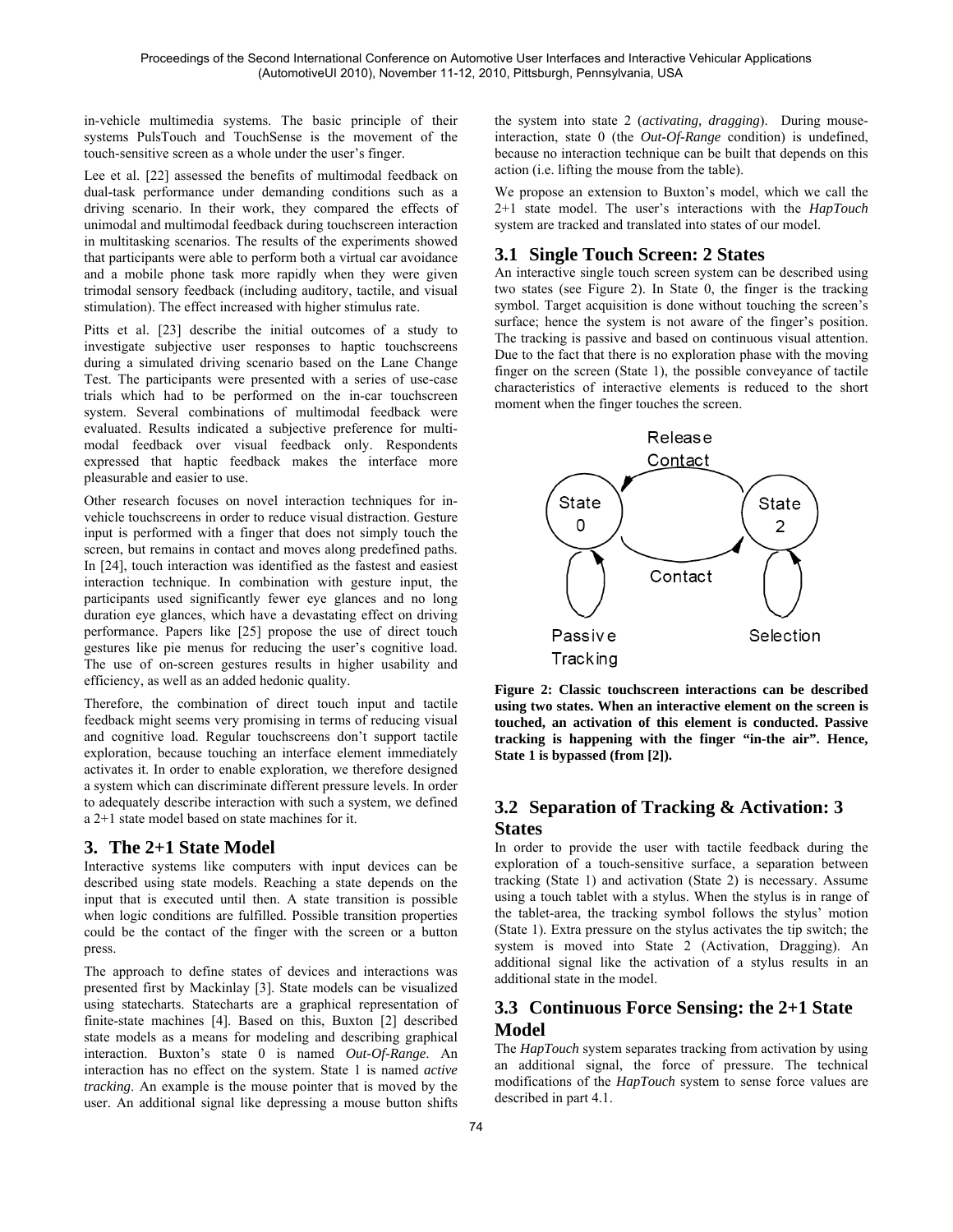

**Figure 3: Our implemented 2+1 state model coordinates the user's input and the resulting tactile feedback.** 

As described in Figure 3, the 2+1 State Model consists of 4 states: the *HapTouch* system is in State 0 when the finger does not touch the screen, the system is not aware of the finger's position. When the finger touches the screen (on or next to an interactive element), the system shifts to State 1. The finger can be moved over the screen, the position is tracked, tactile information on edges, surfaces or functionality of virtual elements can be given. By pressing an interactive element on the screen with additional force (greater than a certain threshold), the system shifts to State 2. In this activation state, virtual buttons change their visual appearance and objects may be tracked. The mechanical "snap" of the button or edges of dragging targets are perceived. When the screen is pressed with even greater force, the *HapTouch* system is switched to State 2+1. The continuous variance in the applied force of pressure is mapped to parameters of tactile signals like frequency or amplitude. Novel touchscreen interactions like zooming or resizing can be accomplished based on the force of pressure in State 2+1.

### **4. Implementing HapTouch**

Based on our 2+1 state model, we designed and implemented the *HapTouch* system. This system generates vibrotactile signals in response to a user's interaction on a force-sensitive touchscreen. Resulting tactile signals are generated by additive signal synthesizers. The system consists of both hardware and software components (see Figure 4).



**Figure 4: Schematic overview of the** *HapTouch* **system's hardware** 

The *HapTouch* system handles and manages user input position and degree of pressure force. These dynamic events are matched to a state model on a controlling PC. The resulting haptic pattern description is passed on to a real time system. The signal is generated using two additive oscillators and passed on to the voice coil actuator. As a result, tactile information is communicated to the user.

## **4.1 Mechatronics and Hardware**

The used system was schematically shown in Figure 4. The touch system is built up with an 8.4" color TFT Display and a surface capacitive touchscreen that was chosen to get a rigid touch surface. The entire touch system, i.e., touch input and graphic output, is controlled by a PC. To add the ability of force measurement in order to enable activation and modulation by force input, four FSR sensor elements are mounted between the corners of the display and the casing of the touch system.

The touch system is movable in z-direction on linear bearings and connected to a voice coil actuator. The actuator dimension was set to cover a wide range of amplitudes for frequencies below 300 Hz and also to reach high accelerations for short pulses. The actuator is driven by a microcontroller that provides analog input to an amplifier that sets the appropriate actuator current. On the software side digital signal-generators are implemented on the microcontroller that can be controlled by the PC. The microcontroller also gets the signals from force sensors and provides a physical force signal to the PC.

To get information of the effective actuated way to z-direction a laser triangulation sensor is integrated to the system.

#### **4.2 Receiving and managing user input**

The central controlling PC manages the screen content and input on the touch sensitive display. When the user touches the sensor area, the position of the finger is permanently passed on to the controlling PC. The finger's contact with the screen is sensed as an activation of the left mouse button. The user is interacting with virtual elements depicted on the touchscreen. Every interactive element is created with a set of haptic patterns for every state of that object. Up to 9 different sub-states with associated tactile characteristics can be reached based on the implemented 2+1 state model.

During an interaction, events (e.g. RollOverChange, current pressure value, current pressure threshold) are broadcasted. A ButtonHapticsListener object manages the 2+1 state model of an assigned interactive element. Changes of element status or pressure values are received and the state model is updated. The ButtonHapticsListener object also receives global events (e.g. finger on/off screen). Subsequently, tuples of haptic signals are passed on to the UDP-socket and from there to the rapid prototyping system Autobox.

## **4.3 Generating haptic signals**

The dSpace Autobox<sup>5</sup> is the central unit of mediation between soft- and hardware. The Autobox is a modular micro controller with PowerPC architecture. To meet the requirements of communication with the controlling PC, a UDP/IP board was

1

<sup>5</sup> http://www.dspace.de/ww/de/gmb/home/products/hw/accessories/autobox.cfm.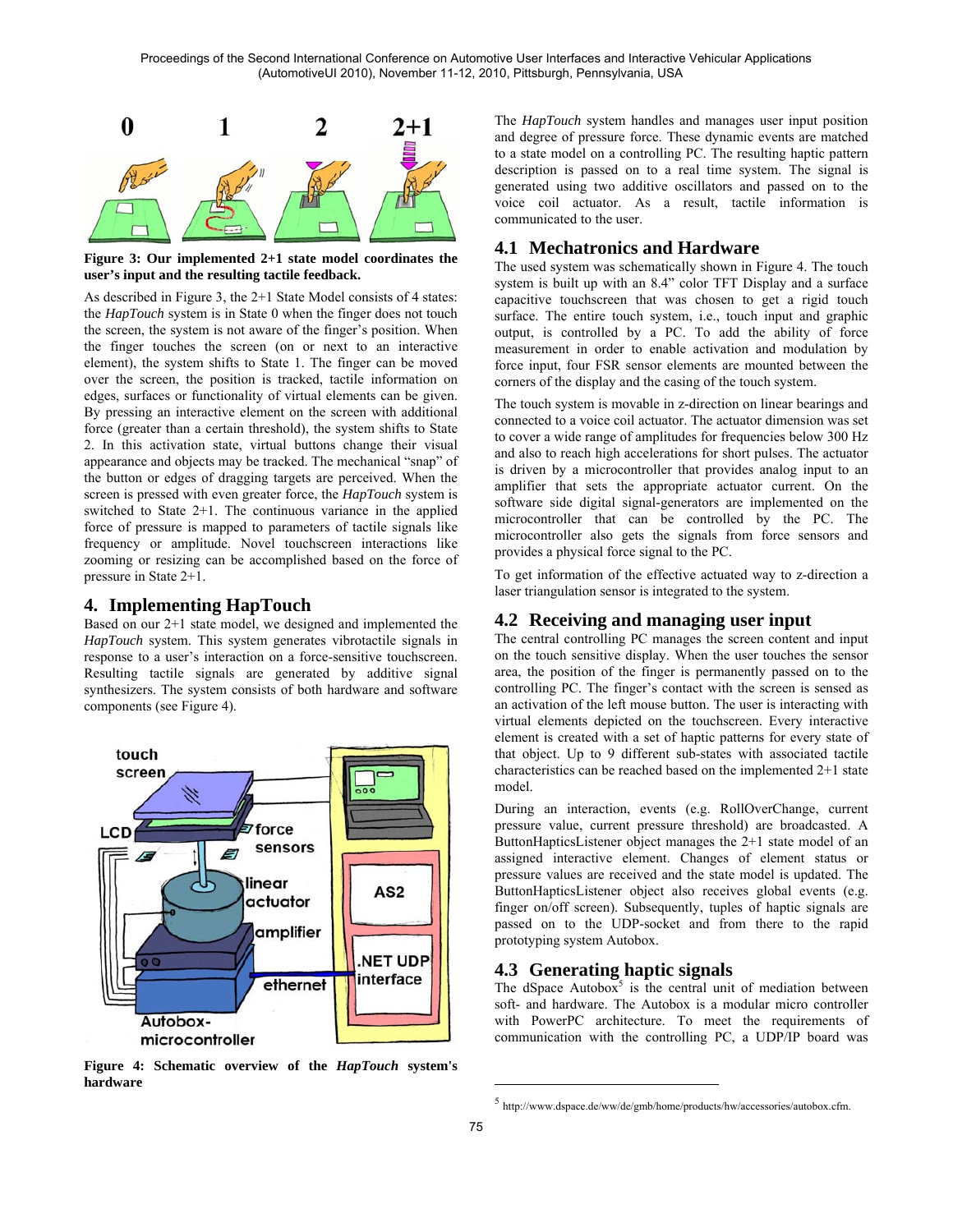embedded. Using MATLAB/ SIMULINK<sup>6</sup>, we implemented a dynamic real time system on the Autobox.

Based on the principles of modular and analogue synthesizers, the real time system generates a sum of harmonic oscillations. The controlling PC sends tuples of signal descriptions into the Autobox system. Two signal generators process the following attributes (see Figure 5 for an example):

- Type of oscillation: sine, rectangle, sawtooth
- Frequency: up to 20000Hz, a dynamic modulation is possible
- Amplitude: max. stroke of actuator is approx. 28 mm
- Starting direction of actuator:  $+z/$  -z direction
- Signal duration

Two signals can be added together and are passed on to the D/Aconverter and from there to the amplifier system. The touch system communicates tactile signals to the interacting user.



**Figure 5: An example for additive signal mixing: a sine wave (frequency: 50 Hz, amplitude: 20%, starting-direction: positive, duration: 400 ms) is added to a rectangle wave (frequency: 10Hz, amplitude: 70%, starting-direction: positive, duration: 6 ms). The interacting user perceives a sharp click followed by a short buzz.** 

#### **5. Evaluation of HapTouch**

In order to get a first impression whether the developed 2+1 state model supports users in interacting with a touchscreen a pretest was conducted. Pretests in general allow identifying whether the experimental setup is appropriate in order to answer a research question before executing the final experiment. Furthermore the effects of the evaluated system can be estimated. During the development phase of *HapTouch,* several human-machineinterfaces were implemented. On the one hand, the 2+1 state model was realized and provided a basis of the augmentation of user interactions with tactile feedback. On the other hand, we evaluated subjective user experience using expert evaluations.

#### **5.1 Research Questions and Hypotheses**

We already named promising results of studies evaluating the potentials of tactile feedback on touch based interfaces in multitasking scenarios. Based on these findings, we designed a study in order to assay the effects of separating tactile exploration and tactile interaction feedback (i.e. *HapTouch* and the implemented 2+1 state model). We had the assumption that the

 $\overline{a}$ 

use of *HapTouch* provides benefits in terms of error rate and driving performance when compared to non pressure-sensitive invehicle systems without non-visual feedback. We were also interested in the effects of tactile feedback on the usability of small interactive GUI-elements.

Based on these considerations, our hypotheses for the pretest were as follows:

**H1:** The tactile display of an interactive element's **position** on the screen helps to reduce visual distraction when using the in-vehicle system.

**H2:** The tactile communication of an interactive element's **function** helps to reduce error rate during interaction and improves driving performance.

**H3:** Providing a tactile **acknowledgement** after a(n) (un)successful activation helps to reduce the error rate during interaction and improves driving performance.

**H4:** Tactile feedback helps to make interactions more exact, smaller interactive GUI-elements are possible without increasing error rates and operating-time.

## **5.2 Evaluation Techniques**

For evaluating in-car systems usually dual task methods are applied. Therefore participants not only have to operate with the system to be tested. They also have to fulfill another task where the task prioritization can be defined dependent from the research question which should be answered. In the case in-car systems the system to be tested is the secondary task and the other the primary task. The quality of the primary task allows drawing conclusions about the degree of distraction of the evaluated interface.

Our study is based on the standardized Lane Change Test (LCT). The LCT simulates a road with three lanes on which participants had to drive with a constant speed of 60 km/h. Frequently appearing traffic signs prompt the user to change the lane immediately and as fast as possible. Test persons are instructed to priories the driving task. As a result the deviation of the ideal driving line gives feedback about the distraction of the evaluated system from the driving task. To ensure that all participants are familiar with the driving simulation of the LCT a baseline has to be absolved until a mean lane deviation (MDEV) of smaller one meter is achieved. The difference of the MDEV of the baseline and the dual condition where the driving task has carried out while interacting with the system shows the degree of distraction.

## **5.3 Experimental Set-Up**

The experimental setup was assembled according to the ISO standard for the LCT [19]. A 19" TFT monitor displayed the driving simulation. A steering wheel and pedals for braking and accelerating were mounted in front of the simulated driving scene in order to control the simulation. The touchscreen installation was placed on the left side of the driver and optimized for driving. For reducing the auditory noise produced by the actuator of *HapTouch* participants had to wear head phones. This was necessary because the created noise can serve as auditory feedback and an additional not controllable variable would have been added to the experimental design. The experimental setup is illustrated in Figure 6.

 $6$  http://www.mathworks.com/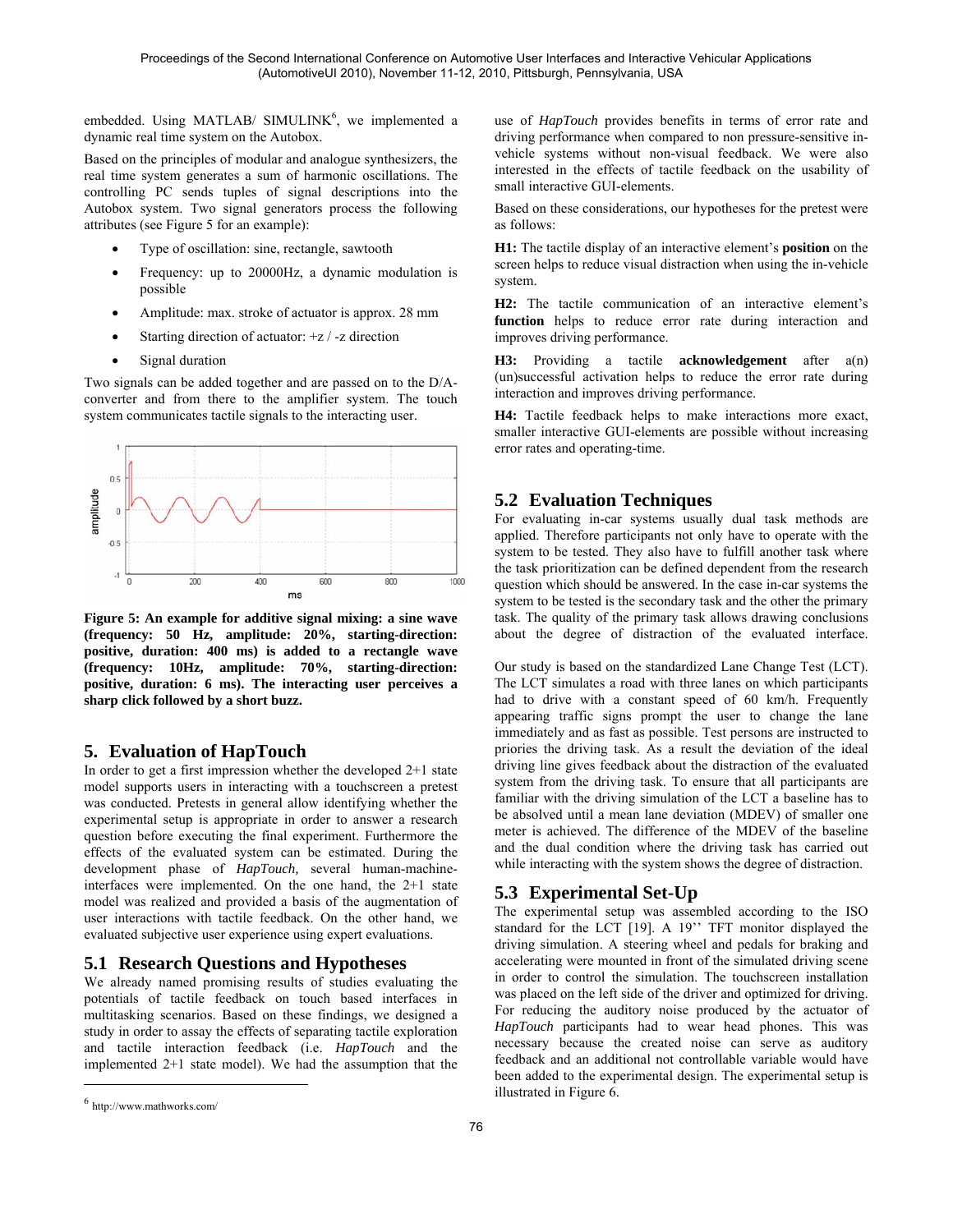

**Figure 6: Experimental setup for the LCT.** 

The independent variables are the system variation (*HapTouch* small, *HapTouch* large, ClassicTouch small and ClassicTouch large). The objective dependent variables are total task time, error rate and MDEV. Furthermore the subjective users preferences in terms of the SUS where captured as a dependent variable.

#### *5.3.1 Tasks*

Participants had to enter a sequence of numbers into a standard number pad (Figure 7). Therefore four different interfaces were implemented. On the one hand the size was changed and on the other tactile feedback was added. The goal was to enter the number 9332715. This number was chosen to cover following path of motions: horizontal, vertical and diagonal motions, shift in the directions of 90 and 45 degrees, repeated entering and different distances of the key field (0, 1, 2).



**Figure 7: Number pad and entering order of the numbers during the experiment.** 

#### *5.3.2 Test Procedure*

At the beginning participants had the opportunity to explore the *HapTouch* and ClassicTouch system. Afterwards, the prototypes were explained and a training had to be absolved until the test persons felt secure in interacting. Then the LCT driving simulation was explained and explored until a baseline of smaller than 1.2 meters MDEV was driven by every volunteer.

Afterwards the dual task condition was carried out where the order of the systems was counterbalanced according to latin square to avoid training effects. For each system three task repetitions had to be absolved in order to reveal potential training effects. At the end participants had to answer the SUS questionnaire.

#### *5.3.3 Participants*

Five volunteers, between 23 and 48 years old, were recruited. Four male and one female person attended the pretest. All participants had an academic degree and a driving license.

#### **5.4 Results**

The first objective dependent variable is the error rate during number input. The second dependent variable is the total task time needed for the input of the seven digits (including ENTER and possibly UNDO). The third dependent variable is the mean lane deviation (MDEV) in the lane change path.

#### *5.4.1 Error rate*

Analogous to Potter et al. [21], we defined two errors during digit input:

- **Misplaced activations:** ClassicTouch: activation/ touch next to an interactive element, *HapTouch*: pressure next to an interactive element
- **Wrong digits in number after completion:** missed, added or false digits

Corrections of the entered number are possible and result in increased total input time.

On average, participants misplaced of 0.2 activations on ClassicTouch small and 3.87 on ClassicTouch large. On average, 0.2 activations were misplaced using the *HapTouch* large and 0.8 with *HapTouch* small. On average, 0.13 numbers were entered wrong with the ClassicTouch large as well as ClassicTouch small. On average, 0.07 digits were entered wrong on *HapTouch* large and 0.4 on *HapTouch* small. This results in the arithmetic mean values of all errors per input illustrated in Figure 8.



**Figure 8: Arithmetic mean values of errors per input (n=5).** 

#### *5.4.2 Total Task Time*

The time needed for completion of the digit input task was measured automatically. Measurement started after completion of the first target acquisition or pointing phase. With the system ClassicTouch, the first pointing is over after the user touches the screen. With *HapTouch,* the first pointing phase is over when the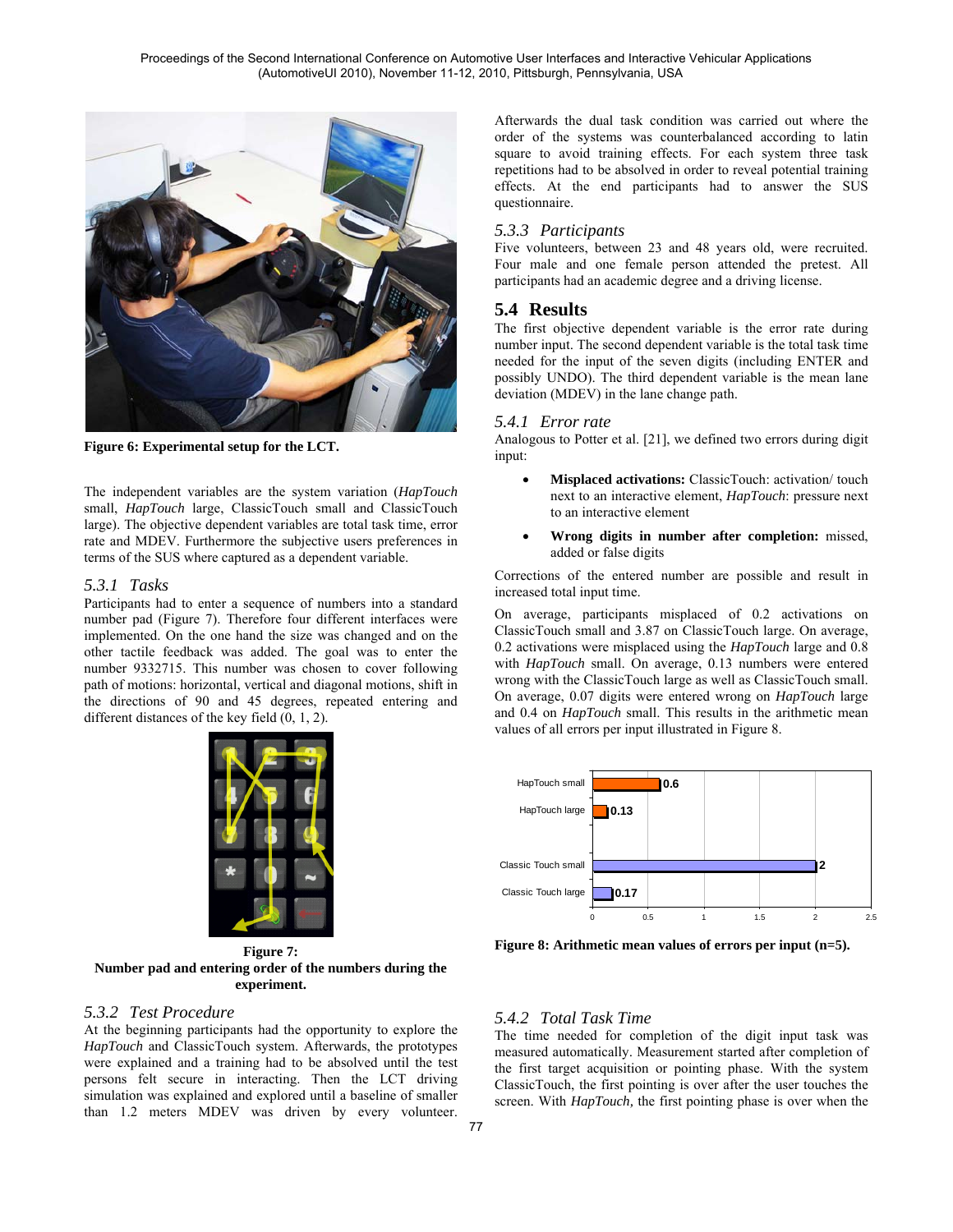defined pressure threshold is exceeded by the push of the user's finger. Total Task Time values are illustrated in Figure 9.



**Figure 9: Average Total Task Time values (n=5). The noticeable difference between the large system's values presumably results from a flaw in our study design. We carried out redesigned follow-up studies to eliminate artifacts. The results showed smaller MDEV and TTT values for**  *HapTouch* **large. See part 5.5.** 

#### *5.4.3 MDEV*

The average MDEV values are illustrated in Figure 10. Measurements took place in parts of the Lane Change Track, in which interactions took place. The starting points of the tracks were isochronous with the start of time measurement.



**Figure 10: Average Mean Deviation (MDEV) Values (n=5).** 

#### *5.4.4 Subjective User Opinion*

On average, the 5 participants evaluated the *HapTouch* prototype as a whole with 74 points and the ClassicTouch system with 78.5 points. Figure 11 shows the evaluation of each dimension. Over the usability dimension *Satisfaction*, users preferred the *HapTouch* system.



**Figure 11: Result of the SUS questionnaire (n=5).** 

#### **5.5 Discussion**

Due to the limited number of participants, no statistically significant statement or result can be given. This was not our intention when carrying out the pretest. The primary intention was to identify whether the experimental setup is appropriate before executing the final experiment.

The *HapTouch* system represents a novel interaction technique with touch sensitive screens – the separation of exploration and activation. We assume that the training phase for each participant with the novel system may be too short to establish usage strategies. This corresponds with the subjective results of the SUS values for *Learnability* for the *HapTouch* system. Two participants reflected on the possibility to leave the finger on the tactile screen when replacing it on another input element. This strategy offers the possibility to perceive element's edges and inbetween areas. By using these tactile cues, the non-visual interaction can be supported. In order to gain a deeper understanding of learning and usage strategies, further studies involving video observations must be executed.

By all means, we identified promising trends in our results. First of all, when using tactile feedback during the exploration and interaction with small screen elements, *HapTouch* resulted in 80% less misplaced activations. Tactile exploration and interaction feedback seems to make smaller GUI-elements usable.

This trend is extending towards total task time. On the one hand, the tactile exploration of the large *HapTouch* buttons takes more time than touching the ClassicTouch elements. On the other hand, participants were faster with the small *HapTouch* elements, due to not needed corrections of their input.

The same correlation may exist for the MDEV values: the MDEV when using large *HapTouch* buttons was 23.4% higher than the values for large ClassicTouch buttons. On the contrary, the MDEV for the small *HapTouch* elements was 15% less than for small ClassicTouch.

Despite these promising trends, we identified a major flaw in our study design: participants who made fewer errors (e.g. using *HapTouch*) had to make fewer corrections. So they completed their input task in a shorter amount of time. As a result, they were not forced to do many Lane Changes. Accordingly, their MDEV values will be better than the values of participants with errorprone input systems (like ClassicTouch). This effect may be avoided in future experiments with *HapTouch* by using evaluation techniques with constant, but reduced cognitive load for the primary task of driving. On the one hand, this scenario would be more similar to real life usage of in-vehicle information systems. On the other hand, the distinct influence of the number of errors on the Total Task Time and MDEV values would be reduced.

### **6. CONCLUSIONS AND FUTURE WORK**

Our explorative pretest of the *HapTouch* system and its novel interaction technique evaluated effects on error rate, task completion time, driving performance and user satisfaction. Based on our results we can assume that tactile feedback on touch-based in-vehicle systems considerably reduces the errors made during number input tasks. This especially holds true for very small interactive elements. In our opinion, the possibility to explore edges, areas and functionality of elements using exclusively the sense of touch is of particular importance. This may be beneficial for eyes-on-the-road time and, as a result, traffic security. Additional tactile feedback when activating elements by finger press may support this trend.

In the future, we intend to improve our understanding of the value of tactile feedback on in-vehicle systems by more formal